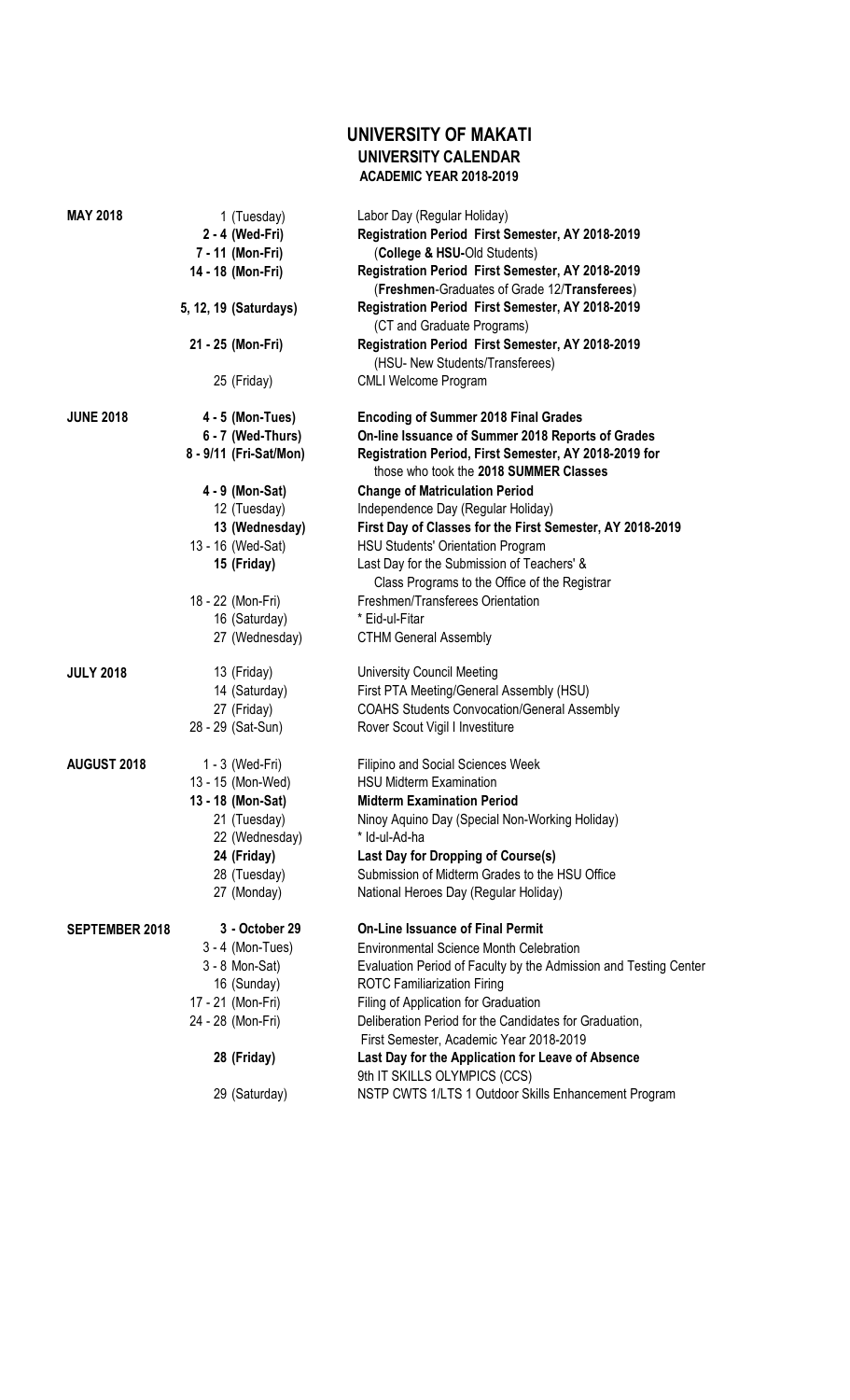| OCTOBER 2018         |          | 4 (Thursday)          | World Teacher's Day                                                                    |
|----------------------|----------|-----------------------|----------------------------------------------------------------------------------------|
|                      |          | 5 - 6 (Fri-Sat)       | <b>Education Week</b>                                                                  |
|                      |          | 5 (Friday)            | Last Day for the Submission of the Teachers' Performance                               |
|                      |          |                       | Evaluation to the Office of the Vice President for Academic Affairs by the Deans       |
|                      | $8 - 12$ | (Mon-Fri)             | <b>HSU Admission Information Campaign (School to School)</b>                           |
|                      |          | 12 - 13 (Sat-Sun)     | 6th ICT Congress and 2nd International Conference on ITEEMS                            |
|                      |          | 15 - 16 (Mon-Tue)     | <b>HSU Final Exam</b>                                                                  |
|                      |          | 15 - 20 (Mon-Sat)     | <b>Final Examination Period</b>                                                        |
|                      |          | 21 (Sun)              | End of the First Semester, Academic Year 2018-2019                                     |
|                      |          | 22 - 26 (Mon-Fri)     | <b>Encoding of Final Grades</b>                                                        |
|                      |          | 29 (Mon)              | Last Day for the Submission of the Grade Sheets<br>to the Deans                        |
|                      |          | 30 - 31 (Tues-Wed)    | On Line Issuance of Reports of Grades (HSU & Tertiary)                                 |
| <b>NOVEMBER 2018</b> |          | 1 (Thursday)          | All Saint's Day (Regular Holiday)                                                      |
|                      |          | 2 (Friday)            | Special Non-Working Holiday                                                            |
|                      |          | 5 (Monday)            | Last Day of Submission of Completion Grade/s to the                                    |
|                      |          |                       | Office of the Registrar                                                                |
|                      |          | 5 - 6 (Mon-Tues)      | HSU On Line Enrollment for Grade 12                                                    |
|                      |          | 5 - 9 (Mon-Fri)       | Registration Period, Second Semester, Academic Year 2018-2019                          |
|                      |          | 5 - JAN 11, 2019      | <b>On-Line Application for Incoming HSU Students</b>                                   |
|                      |          | 7 - 9 (Wed-Fri)       | HSU On Line Enrollment for Grade 11                                                    |
|                      |          | 9 - 11 (Fri-Sun)      | HSU On Line Printing of Certificate of Registration                                    |
|                      |          | 9 (Friday)            | Last Day of Submission of Completion Grade/s to the Office of the Registrar            |
|                      |          | 12 (Mon)              | First Day of Classes for the Second Semester, AY 2018-2019                             |
|                      |          | 12 - 14 (Mon-Wed)     | <b>Change of Matriculation Period</b>                                                  |
|                      |          | 17 - 24 (Sat/Mon-Sat) | Makati Football Challenge                                                              |
|                      |          | 19 - 23 (Mon-Fri)     | Senior High School Admission Orientation Program to Makati Public Secondary<br>Schools |
|                      |          | 23 (Fri)              | <b>University Council Meeting</b>                                                      |
|                      |          |                       | Last Day of Submission of Teachers & Class Programs to the<br>Office of the Registrar  |
|                      |          | 30 (Friday)           | Bonifacio Day (Regular Holiday)                                                        |
| DECEMBER 2018        |          | 1 (Saturday)          | NSTP Volunteer Week/Tree Planting                                                      |
|                      |          | 3 - 7 (Mon-Fri)       | Filing of Application for Graduation                                                   |
|                      |          | 4 (Tuesday)           | Faces of Umak 2018 (Mr. & Ms. Umak)                                                    |
|                      |          | 6 - 7 Thurs-Fri)      | College Admission Orientation Program to HSU-Grade 12 students                         |
|                      |          | 10 - FEB 19, 2019     | On-Line Application for College Admission Test                                         |
|                      |          | 15 (Saturday)         | NSTP Volunteer Week/Tree Planting                                                      |
|                      |          | 23 (Sunday)           | <b>Christmas Break Begins</b>                                                          |
|                      |          | 24 (Monday)           | Special Non-Working Day                                                                |
|                      |          | 25 (Tuesday)          | <b>Christmas Day (Regular Holiday)</b>                                                 |
|                      |          | 30 (Sunday)           | Rizal Day (Regular Holiday)                                                            |
|                      |          | 31 (Monday)           | Last Day of the Year (Special Non-Working Day)                                         |
| JANUARY 2019         |          | 1 (Tuesday)           | New Year's Day (Regular Holiday)                                                       |
|                      |          | 7 - MAY 2019          | Registration and Admission Examination for HSU/Transferees (On Site)                   |
|                      |          | 3 (Thursday)          | <b>Classes Resume</b>                                                                  |
|                      |          | 7 - 12 (Mon-Sat)      | Survey of Courses to be Opened Next Semester                                           |
|                      |          | 20 (Sunday)           | <b>HSU Admission Test</b>                                                              |
|                      |          | 21 - 23 (Mon-Wed)     | <b>HSU Midterm Examination</b>                                                         |
|                      |          | 21 - 26 (Mon-Sat)     | <b>Midterm Examination Period</b>                                                      |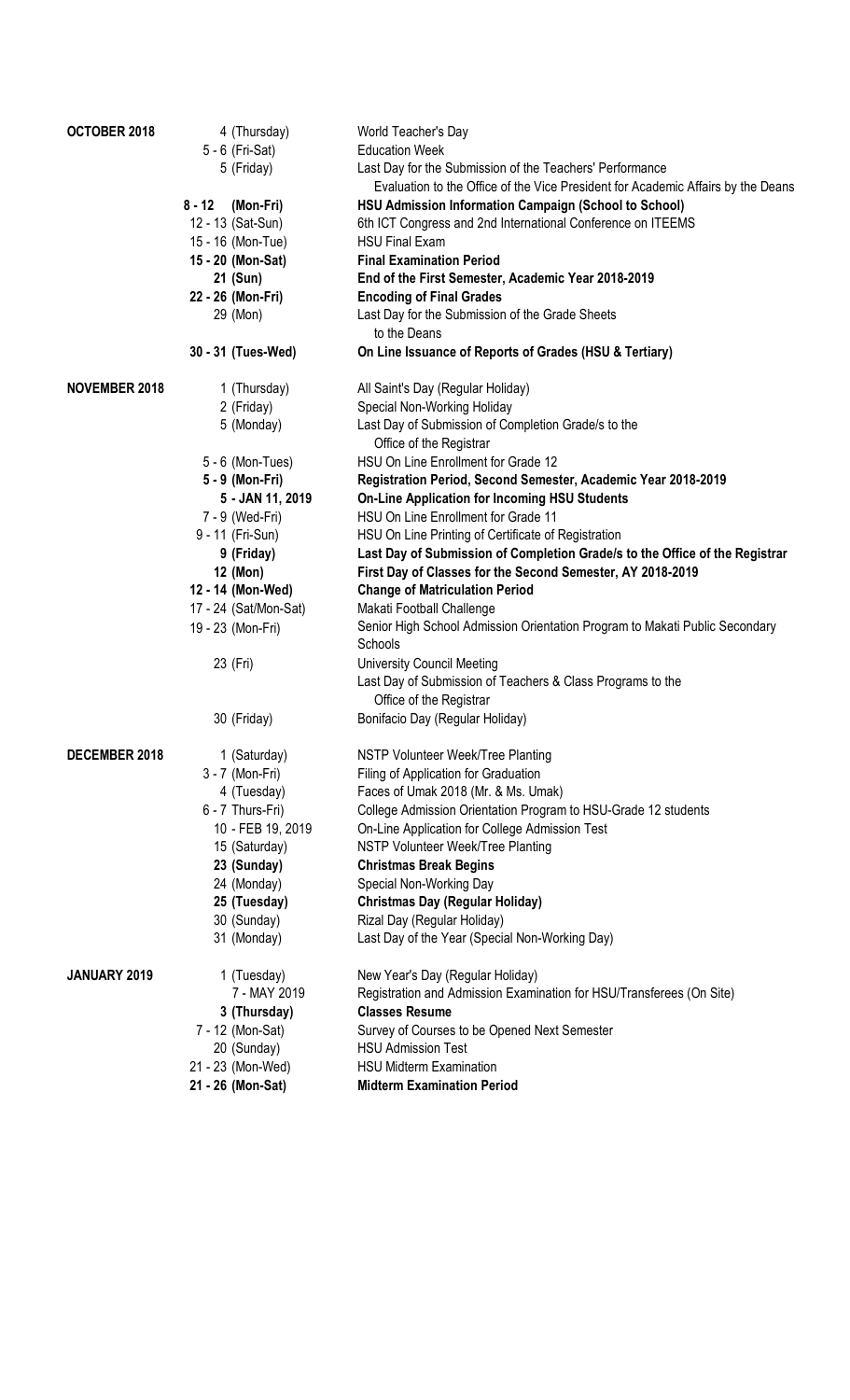| FEBRUARY 2019     |          | 1-28 (Fri/Mon-Fri/Mon-Th)       | On-Line and On-Site Evaluation Period of Faculty by the TASC               |
|-------------------|----------|---------------------------------|----------------------------------------------------------------------------|
|                   |          | 4 (Mon)                         | Last Day for Dropping of Course(s)                                         |
|                   |          |                                 | Submission of Midterm Grade to HSU Office                                  |
|                   |          | 5 (Tuesday)                     | Chinese New Year (Special Non-Working Holiday)                             |
|                   |          | 8 (Friday)                      | <b>University Council Meeting</b>                                          |
|                   |          |                                 | Last Day for the Application for Leave of Absence                          |
|                   |          |                                 | <b>Election of Student Government</b>                                      |
|                   |          | 11 - 15 (Mon-Fri)               | Deliberation Period for the Candidates for Graduation                      |
|                   |          |                                 | Second Semester, Academic Year 2018-2019                                   |
|                   |          | 11 - March 23                   | <b>On-Line Issuance of Final Permit</b>                                    |
|                   |          | 15 (Friday)                     | <b>HSU Deliberation for Grade 12</b>                                       |
|                   |          |                                 | Last Day of Submission of Teachers Performance                             |
|                   |          |                                 | Evaluation to the Office of the Vice President for                         |
|                   |          |                                 | Academic Affairs                                                           |
|                   |          | 18 - 22 (Mon-Fri)               | Humanities & Performing Arts Week                                          |
|                   |          | 23 - 24 (Sat-Sun)               | <b>College Admission Test</b>                                              |
|                   |          | 25 (Monday)                     | <b>EDSA Revolution Anniversary (Special Holiday)</b>                       |
|                   |          | 25 - March 1, 2019              | University Intramurals                                                     |
|                   |          |                                 |                                                                            |
| <b>MARCH 2019</b> |          | 1-2 (Fri-Sat)                   | <b>47th Foundation Celebration</b>                                         |
|                   |          |                                 | <b>College of Computer Science Week</b>                                    |
|                   |          |                                 | College of Business Administration and Entrepreneurial Week                |
|                   |          |                                 | English & Interdisciplinary Communications Week                            |
|                   |          |                                 | <b>CTHM Week</b>                                                           |
|                   |          |                                 | <b>CTM Week</b>                                                            |
|                   |          |                                 | COAHS Week (Nurses, Pharmacy & Rad Tech)                                   |
|                   |          |                                 | Human Kinesthetics Week                                                    |
|                   |          |                                 | <b>CMLI Open House</b>                                                     |
|                   |          | $2$ (Sat)                       | Honors and Awards Program: Heron's Heroes Awards                           |
|                   |          |                                 | ROTC Annual Parade and Review and Presentation of Sponsors                 |
|                   |          | $4 - 8$ (Mon-Fri)               | Psychology, Science, Math & Physics Week                                   |
|                   |          |                                 | <b>HSU Week</b>                                                            |
|                   |          | 9 (Saturday)                    | NSTP Recreational Program - Sportsfest                                     |
|                   |          | 11 - 16 (Mon-Sat)               | <b>Final Examination Period (Graduating)</b>                               |
|                   |          | 14 - 15 (Thu-Fri)               | HSU Final Examination for Grade 12                                         |
|                   |          | 18 - 20 (Mon-Wed)               | <b>Encoding of Final Grades (Graduating)</b>                               |
|                   |          | 20 - 22 (Wed-Fri)               | Encoding of Final Grades for HSU for Grade 12                              |
|                   |          | 25 - 27 (Mon-Wed)               | On line Issuance of Reports of Grades (Graduating)                         |
|                   |          |                                 |                                                                            |
|                   |          | 28 (Thursday)                   | Last Day of Submission of Completion Grade/s                               |
|                   |          | 21-23/25-26 (Thur-Sat/Mon-Tues) | <b>Final Examination Period (Non-Graduating)</b>                           |
|                   |          | 27 - 29 (Wed-Fri)               | On line Issuance of Reports of Grades for HSU Grade 12                     |
|                   |          |                                 | HSU Final Examination for Grade 11                                         |
|                   |          | 30 (Saturday)                   | End of the Semester, Second Semester, AY 2018-2019                         |
|                   |          |                                 | Last Day of Submission of Final Grades to the HSU Office                   |
|                   |          |                                 |                                                                            |
| <b>APRIL 2019</b> | $8 - 30$ |                                 | Tagging of Academic Courses for College Freshmen (AY 2019-2020)            |
|                   |          | 1 - 5 (Mon-Fri)                 | <b>Encoding of Final Grades (Non-Graduating)</b>                           |
|                   |          | 3 (Wed)                         | University Council Meeting to Approve the Candidates for Graduation        |
|                   |          | 9 (Tuesday)                     | Araw ng Kagitingan (Regular Holiday)                                       |
|                   |          | 8 - 10 (Mon-Wed)                | On line Issuance of Reports of Grades (Non-Graduating)                     |
|                   |          | 10 (Wedneday)                   | Last Day for the Submission of Final Grades to the Deans                   |
|                   |          |                                 | <b>HSU Recognition Day</b>                                                 |
|                   |          | 11 (Thursday)                   | Last Day for the Submission of Final Grades to the Office of the Registrar |
|                   |          |                                 |                                                                            |